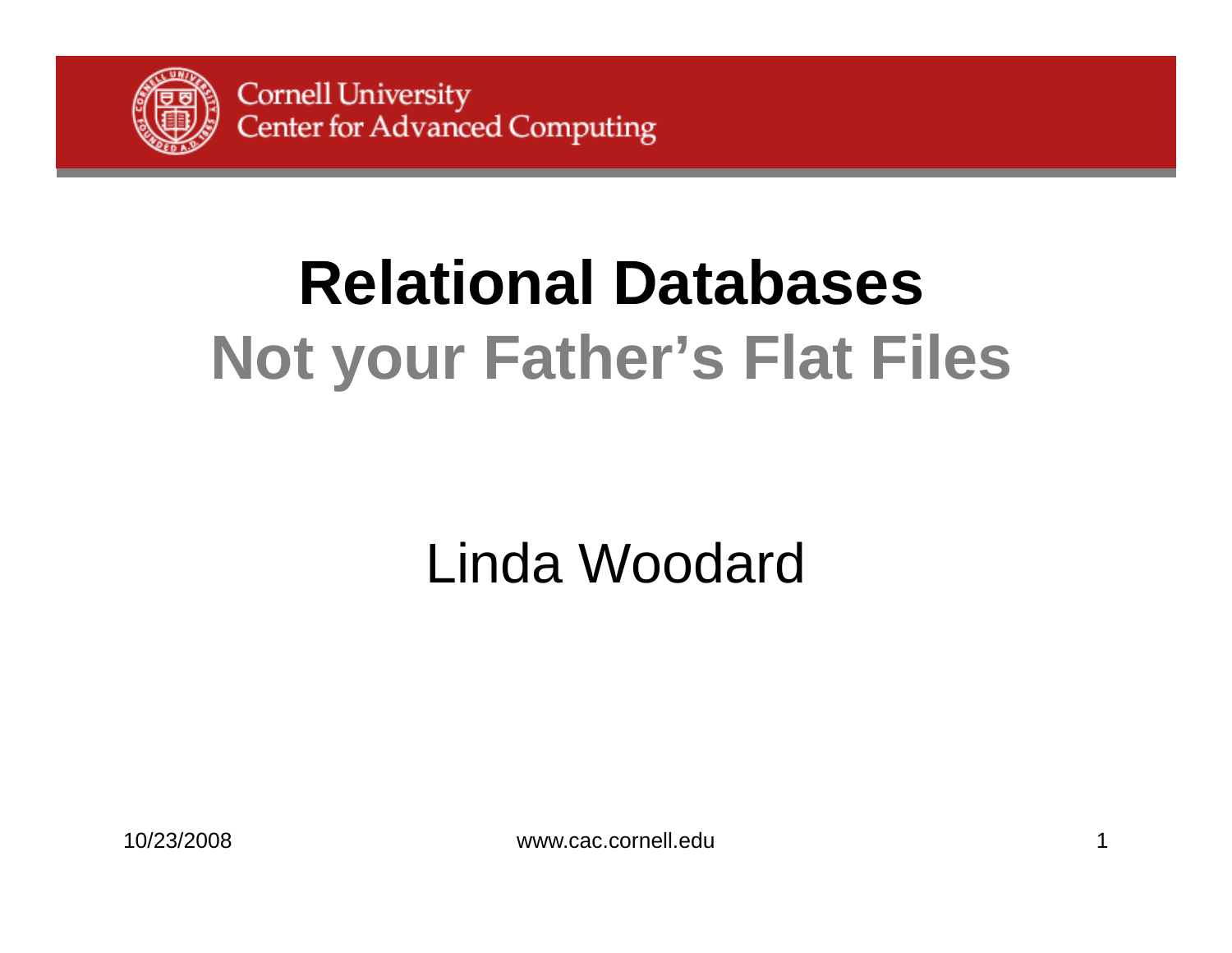

#### **Why use Flat Files instead of Databases?**

•Flat files are familiar and conceptually easy to use

| <b>Station Name</b> | Latitude | Longitude Elevation County |                 |           |              | State In NE? Weather Date Radar |              |
|---------------------|----------|----------------------------|-----------------|-----------|--------------|---------------------------------|--------------|
| <b>ITHACA</b>       | 42.47    | $-76.44$                   | 960 Tompkins NY |           |              | 10/15/2008                      | 0.1          |
| <b>ITHACA</b>       | 42.47    | $-76.44$                   | 960 Tompkins NY |           |              | 10/16/2008                      | 9.9          |
| <b>ITHACA</b>       | 42.47    | $-76.44$                   | 960 Tompkins NY |           | $\mathbf{1}$ | 10/17/2008                      | 2.4          |
| <b>HARTFORD</b>     | 44.37    | $-70.32$                   | 213 Oxford      | <b>ME</b> |              | 10/15/2008                      | $\bf{0}$     |
| <b>HARTFORD</b>     | 44.37    | $-70.32$                   | 213 Oxford      | <b>ME</b> | 1            | 10/16/2008                      | $\mathbf{0}$ |
| <b>HARTFORD</b>     | 44.37    | $-70.32$                   | 213 Oxford      | <b>ME</b> |              | 10/17/2008                      | 6.4          |

- •Flat files are portable--readable by most statistical and graphics software
- •No additional software layer to maste r
- •No database software currently available on Ranger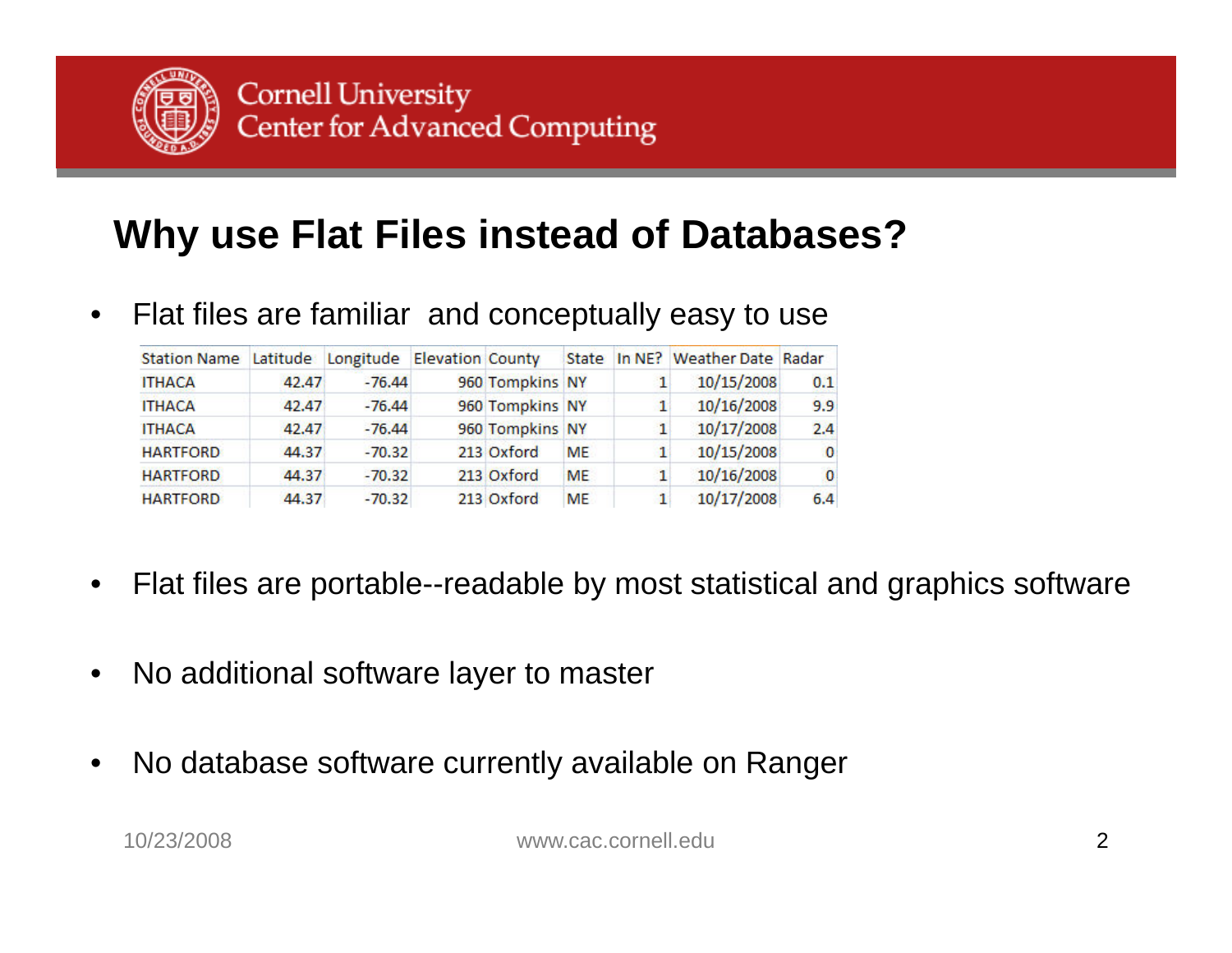

#### **Why use Databases instead of Flat Files?**

- •Extensive self-documentation via lookup tables
- •• Data integrity checks: no row duplication enforce allowable data ranges <sup>a</sup> piece of data appears once; easy to correct errors
- •Easy to share portions of data without extensive programming
- •Easy to use in a Web environment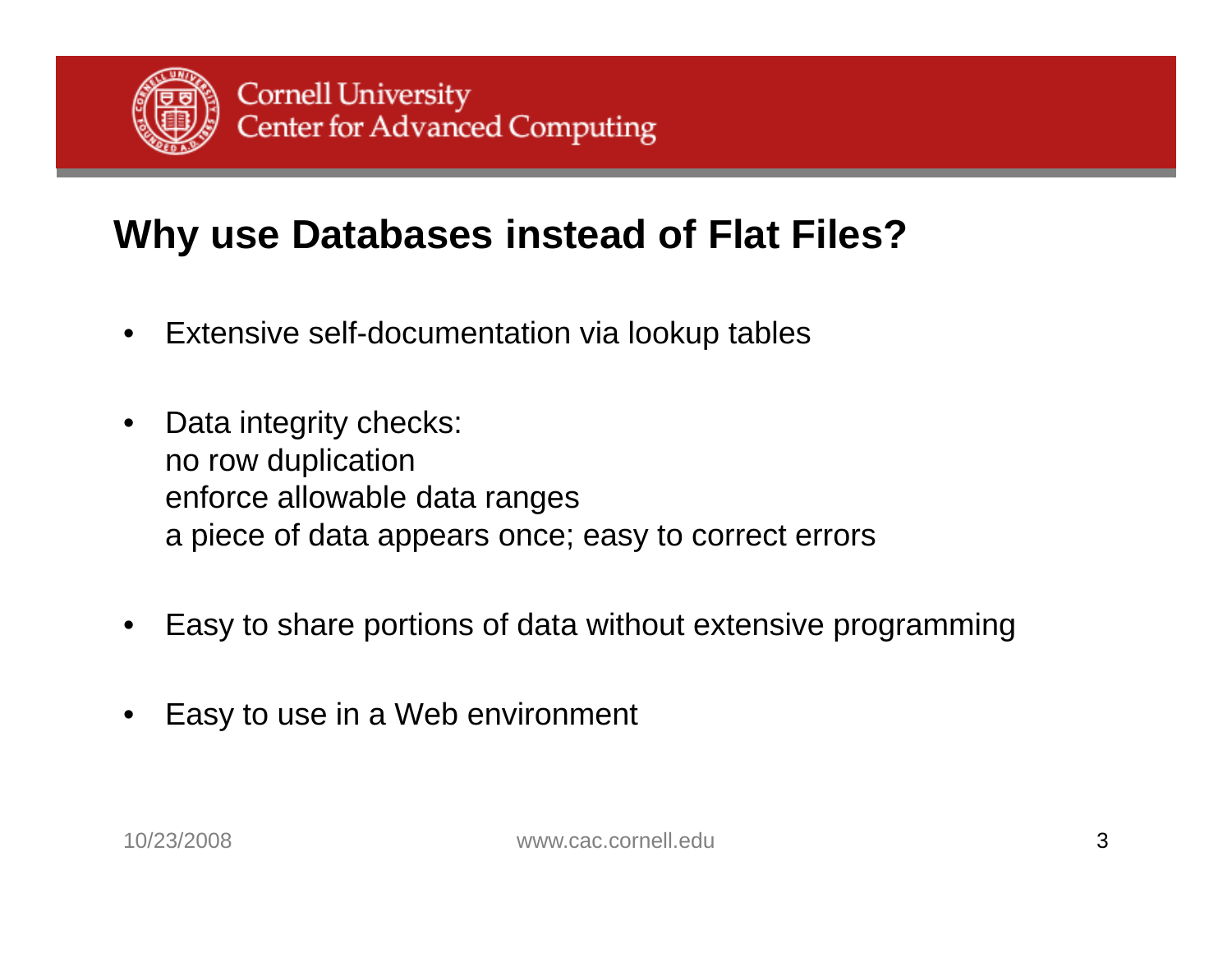

#### **What is a Relational Database?**

 $\bullet$  $\bullet$  Popular misconception is a flat file dropped into a table

| Station Name Latitude Longitude Elevation County |       |          |                 |           |              | State In NE? Weather Date Radar |              |
|--------------------------------------------------|-------|----------|-----------------|-----------|--------------|---------------------------------|--------------|
| <b>ITHACA</b>                                    | 42,47 | $-76.44$ | 960 Tompkins NY |           |              | 10/15/2008                      | 0.1          |
| <b>ITHACA</b>                                    | 42.47 | $-76.44$ | 960 Tompkins NY |           |              | 10/16/2008                      | 9.9          |
| <b>ITHACA</b>                                    | 42.47 | $-76.44$ | 960 Tompkins NY |           |              | 10/17/2008                      | 2.4          |
| <b>HARTFORD</b>                                  | 44.37 | $-70.32$ | 213 Oxford      | <b>ME</b> |              | 10/15/2008                      | $\bf{0}$     |
| <b>HARTFORD</b>                                  | 44.37 | $-70.32$ | 213 Oxford      | <b>ME</b> | $\mathbf{1}$ | 10/16/2008                      | $\mathbf{0}$ |
| <b>HARTFORD</b>                                  | 44.37 | $-70.32$ | 213 Oxford      | <b>ME</b> |              | 10/17/2008                      | 6.4          |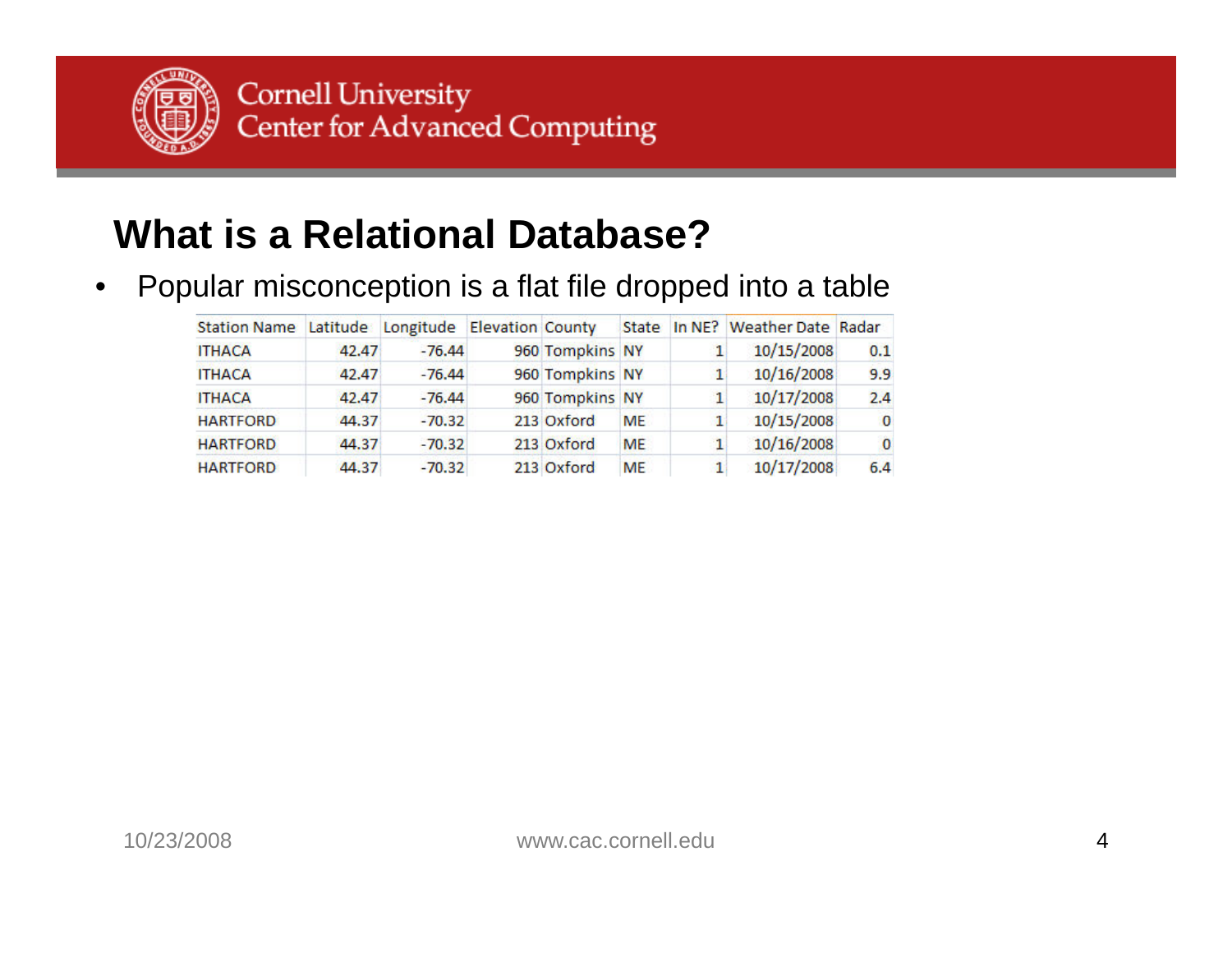

#### **What is a Relational Database?**

#### $\bullet$  $\bullet$  Popular misconception is a flat file dropped into a table

| Station Name Latitude Longitude Elevation County |       |          |                 |           |   | State In NE? Weather Date Radar |              |
|--------------------------------------------------|-------|----------|-----------------|-----------|---|---------------------------------|--------------|
| <b>ITHACA</b>                                    | 42.47 | $-76.44$ | 960 Tompkins NY |           |   | 10/15/2008                      | 0.1          |
| <b>ITHACA</b>                                    | 42.47 | $-76.44$ | 960 Tompkins NY |           |   | 10/16/2008                      | 9.9          |
| <b>ITHACA</b>                                    | 42.47 | $-76.44$ | 960 Tompkins NY |           |   | 10/17/2008                      | 2.4          |
| <b>HARTFORD</b>                                  | 44.37 | $-70.32$ | 213 Oxford      | <b>ME</b> |   | 10/15/2008                      | $\bf{0}$     |
| <b>HARTFORD</b>                                  | 44.37 | $-70.32$ | 213 Oxford      | <b>ME</b> | 1 | 10/16/2008                      | $\mathbf{0}$ |
| <b>HARTFORD</b>                                  | 44.37 | $-70.32$ | 213 Oxford      | <b>ME</b> |   | 10/17/2008                      | 6.4          |

#### •Set of tables that "relate" to one another

| StationID | <b>StationName</b>  |       | GeographicID | Latitude | Longitude    |     | <b>Elevation</b> |           |             |
|-----------|---------------------|-------|--------------|----------|--------------|-----|------------------|-----------|-------------|
| 316       | THACA CORNELL UNI   |       | 151          | 42.4674  | $-76.4399$   | 960 |                  |           |             |
| 636       | <b>HARTFORD</b>     |       | 58           | 44.3718  | $-70.3171$   | 700 |                  |           |             |
| stationID | weatherdate         | radar |              |          |              |     |                  |           |             |
| 316       | 2008-10-15 00:00:00 | 0.10  |              |          |              |     |                  |           |             |
| <br>316   | 2008-10-16 00:00:00 | 9.90  |              |          | GeographicIL |     | County           | State     | <b>InNE</b> |
| 316       | 2008-10-17 00:00:00 | 240   |              |          | 151          |     | <b>Tompkins</b>  | NY        |             |
| 636       | 2008-10-17 00:00:00 | 6.40  |              |          | 58           |     | Oxford           | <b>ME</b> |             |
| 636       | 2008-10-16 00:00:00 | 0.40  |              |          |              |     |                  |           |             |
| 636       | 2008-10-15 00:00:00 | 0.00  |              |          |              |     |                  |           |             |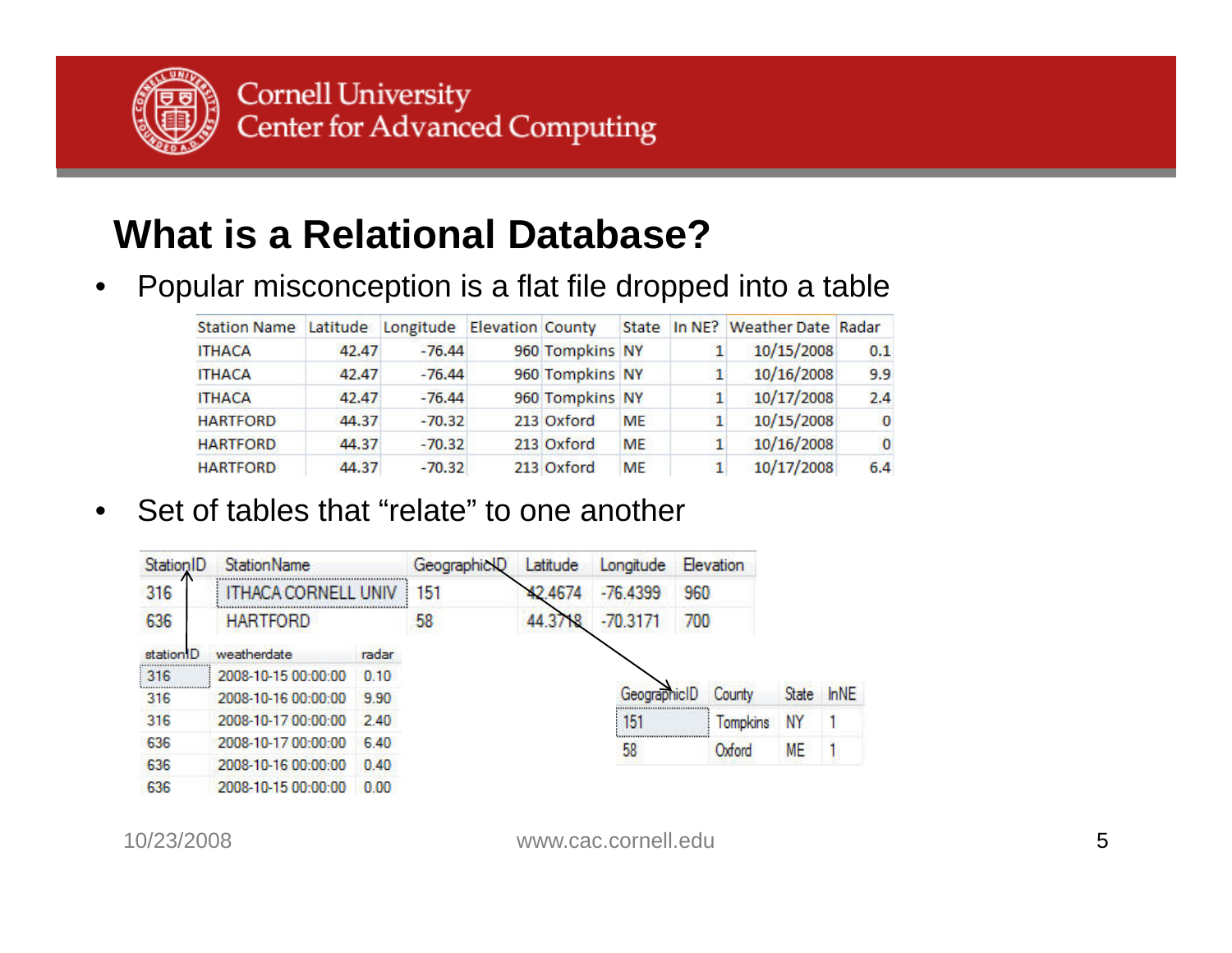

#### **How do you choose between Flat Files & Databases?**

- Flat files are a no brainer: Small number of rows and/or columns6 rows x 9 columns
- • Databases are a no brainer: "Large" number of rows or columns, or files or hierarchical data 860 weather stations x 1388 days and counting
- $\bullet$  Murky middle ground: When does small become large? When does data complexity make flat files too cumbersome? When does the need to share datasets or parts of datasets become important to your research collaborations?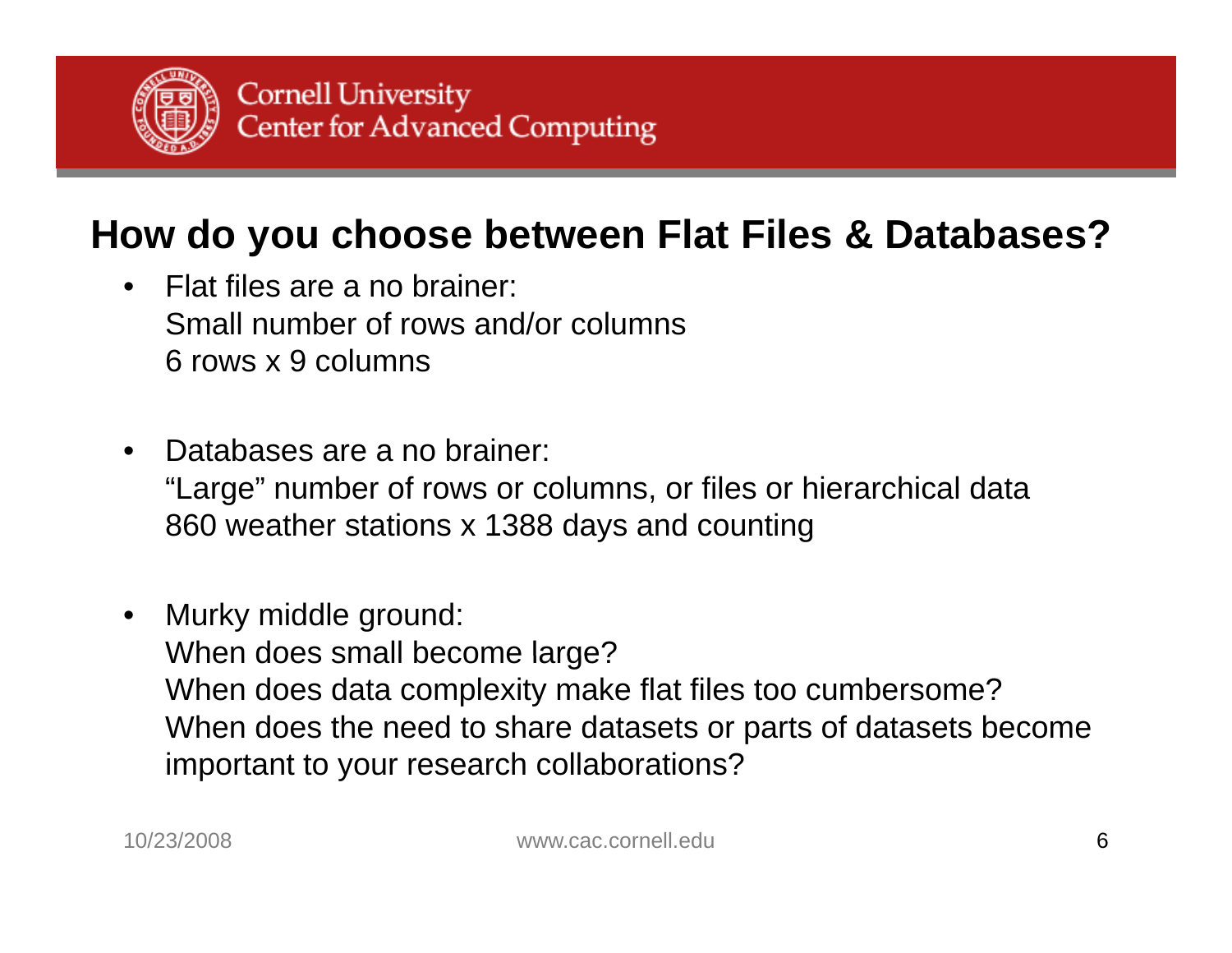

#### **When does small become large?**

- •When data management takes time away from data analysis
- • De pends on number of files rather than number of rows or columns 100 files perhaps, 1000 for sure
- • Depends on number of people sharing the data; the more people involved in generating and analyzing the data, the more difficult data management and documentation become
- • Depends on how homogeneous the data is; even small changes or additions between data files need to be documented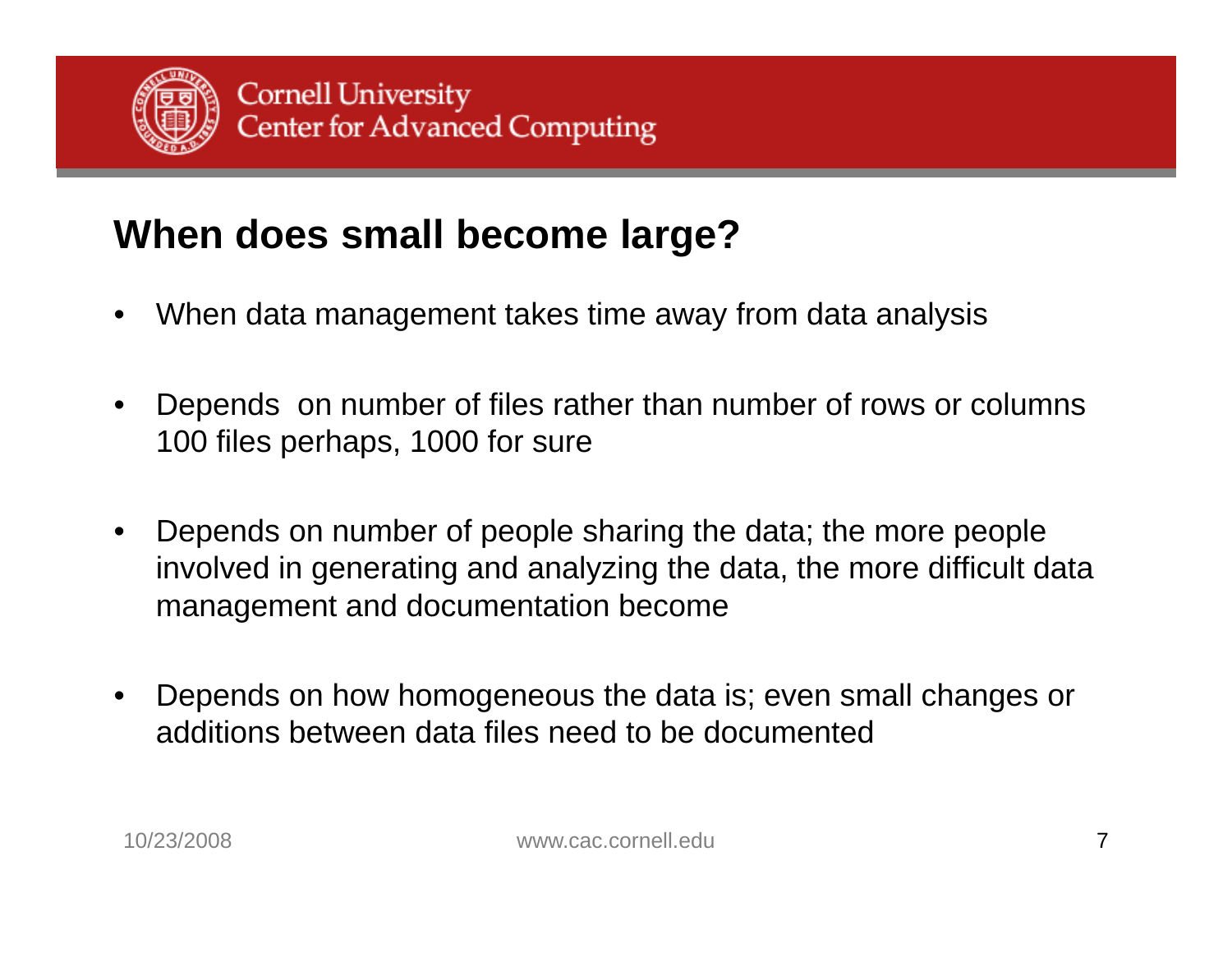

#### **When does data become too complex?**

 $\bullet$ When large numbers of columns need to be duplicated for each row

| Station Name Latitude Longitude Elevation County |       |          |                 |           | State In NE? Weather Date Radar |              |
|--------------------------------------------------|-------|----------|-----------------|-----------|---------------------------------|--------------|
| <b>ITHACA</b>                                    | 42.47 | $-76.44$ | 960 Tompkins NY |           | 10/15/2008                      | 0.1          |
| <b>ITHACA</b>                                    | 42.47 | $-76.44$ | 960 Tompkins NY |           | 10/16/2008                      | 9.9          |
| <b>ITHACA</b>                                    | 42.47 | $-76.44$ | 960 Tompkins NY |           | 10/17/2008                      | 2.4          |
| <b>HARTFORD</b>                                  | 44.37 | $-70.32$ | 213 Oxford      | <b>ME</b> | 10/15/2008                      | $\bf{0}$     |
| <b>HARTFORD</b>                                  | 44.37 | $-70.32$ | 213 Oxford      | <b>ME</b> | 10/16/2008                      | $\mathbf{0}$ |
| <b>HARTFORD</b>                                  | 44.37 | $-70.32$ | 213 Oxford      | <b>ME</b> | 10/17/2008                      | 6.4          |

• The hierarchal extent of the data determines when the amount of data that needs to be associated with many rows becomes unwieldy

| Geography (dbo)<br><sup>8</sup> GeographicID<br>County | l <del>∝3</del> ≔∞di | <b>PrecipStations (dbo)</b><br>8.<br>StationID<br>StationName | l <del>∝3</del> ≔∞all | <b>StationDailyPrecipitation (dbo)</b><br>StationID<br>ν.<br>WeatherDate<br>8. | l∞≕——c⊶l | DataType (dbo)<br><b>8</b> DataType<br>DataTypeDescription |
|--------------------------------------------------------|----------------------|---------------------------------------------------------------|-----------------------|--------------------------------------------------------------------------------|----------|------------------------------------------------------------|
| State<br><b>InNE</b>                                   |                      | GeographicID<br>Latitude<br>Longitude                         |                       | Radar<br>Error<br>DataType                                                     |          |                                                            |
| 10/23/2008                                             |                      | Elevation                                                     |                       | www.cac.cornell.edu                                                            |          |                                                            |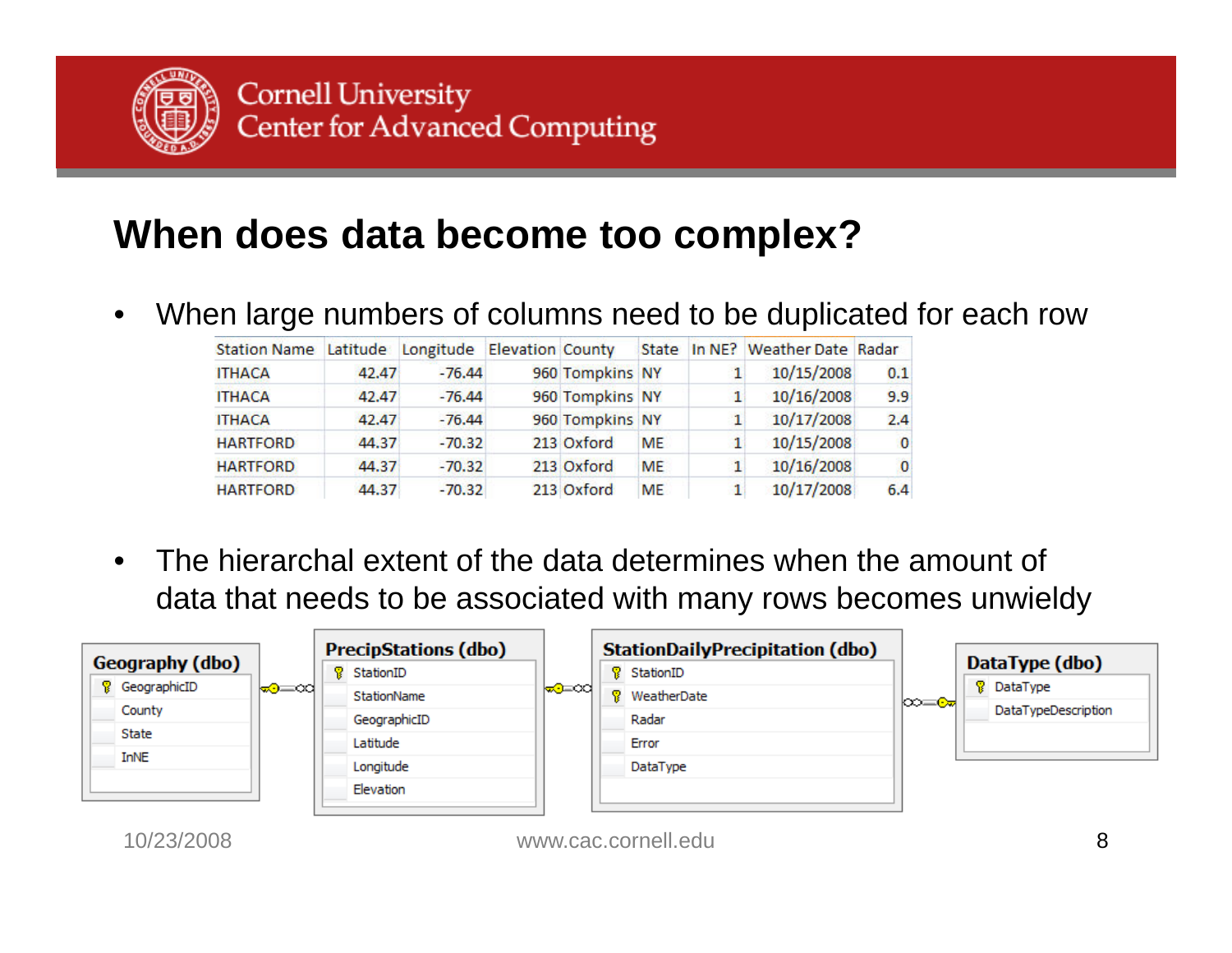

#### **How do you share data with a wider research audience?**

 $\bullet$ Science Gateways (http://www.teragrid.org/programs/sci\_gateways/)

The CAC database housing high resolution daily temperature and precipitation data for the NE US is accessible via web services on the Science Gateway.

•Web Sites that display data chosen by the user with a database backend

<u>http://www.cac.cornell.edu/maps/zoom.aspx</u>

http://sonofstager.tc.cornell.edu/RightWhales/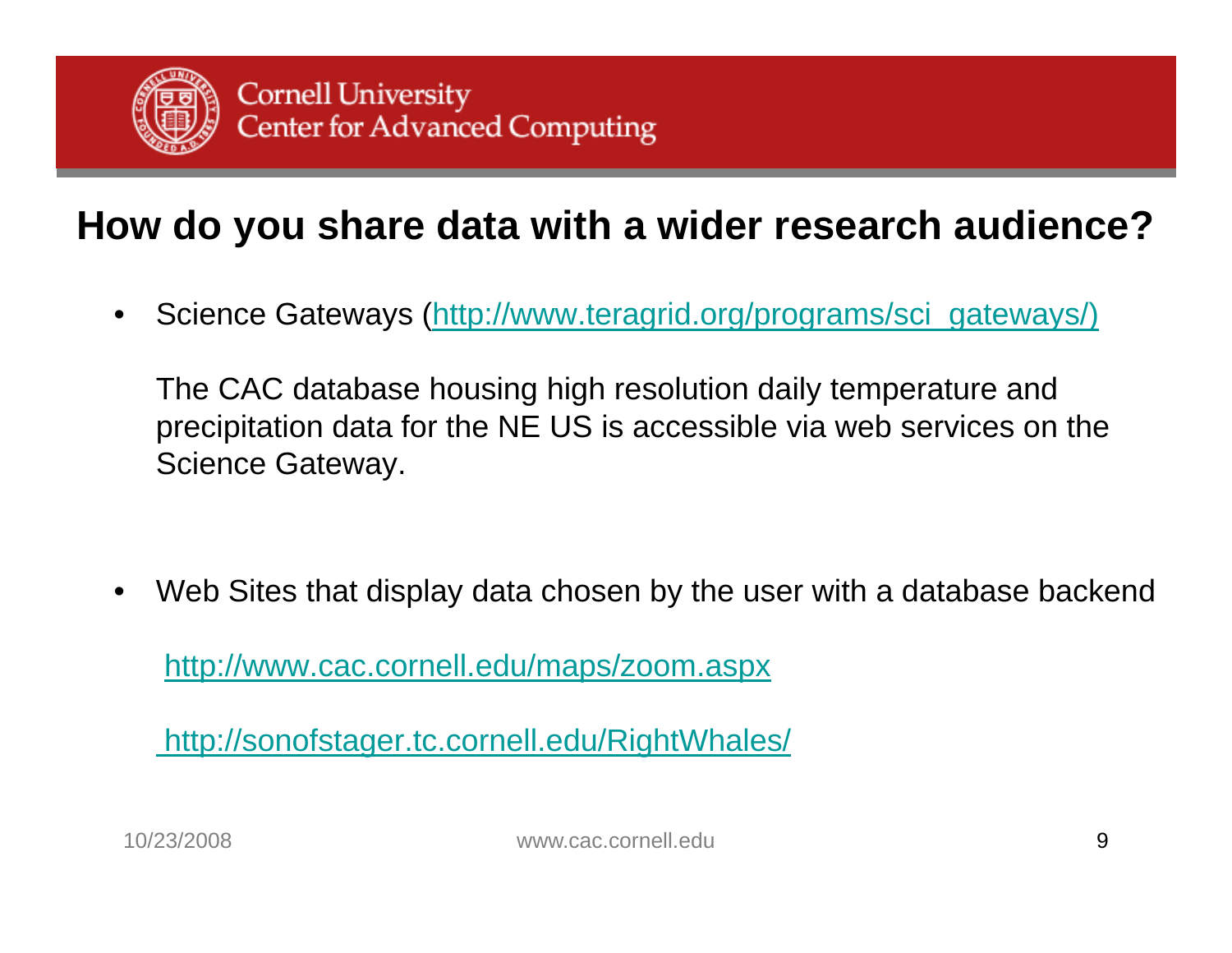

### **Case Study – Microbial Diversity**



All documentation about the data in the file name

(7 models)  $\times$  (2 output file types)  $\times$  (# of unique cutoffs--5 in this case)

1 input file generates 70 output files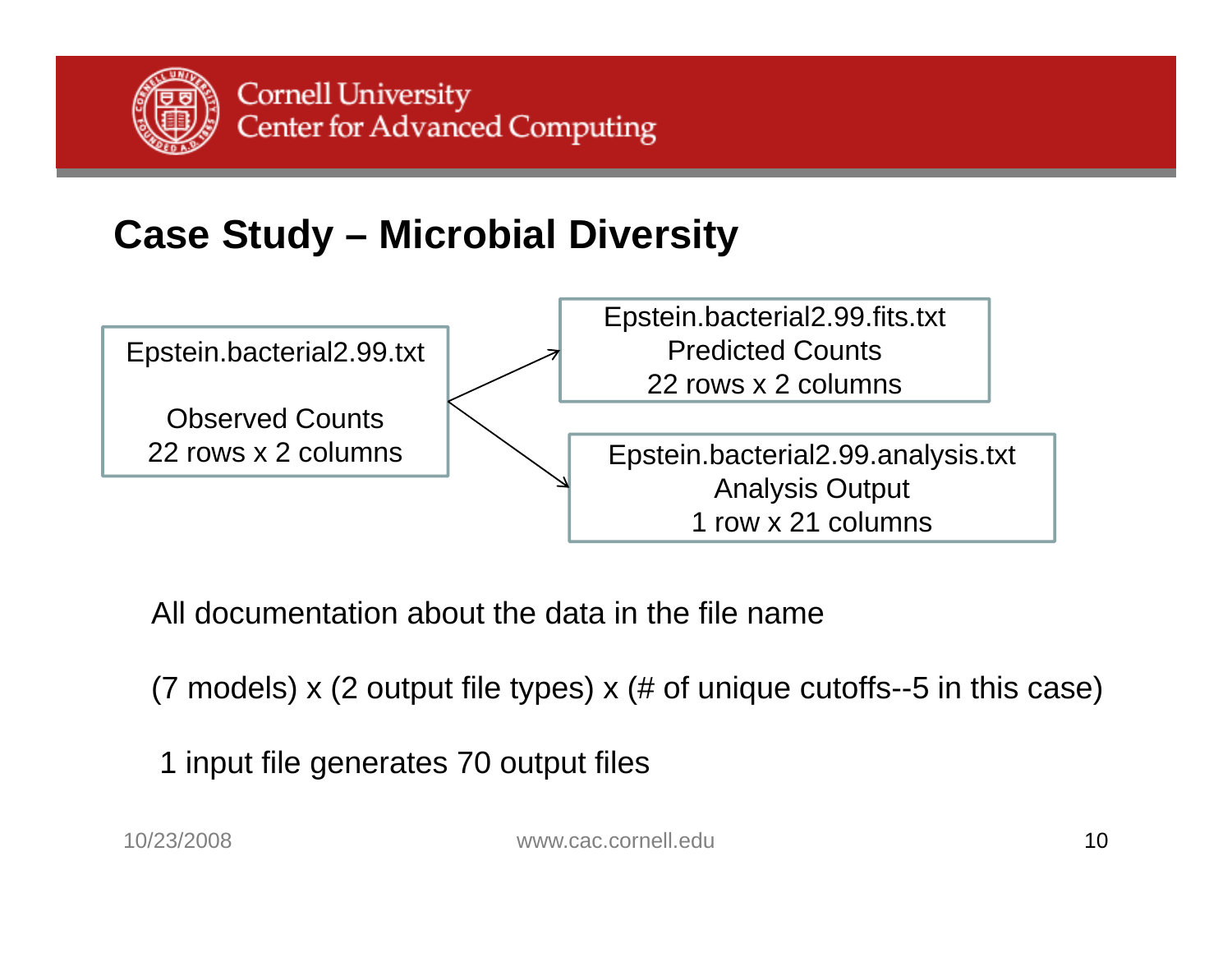

### **Case Study – Microbial Diversity**

- Fast forward 2 years: 11 projects 1078 input files 1,931,776 output files
- Data that took months to analyze now takes days

"This multifaceted, comparative statistical approach has caused a major reevaluation of statistical methodology within microbiology, where such analyses are crucial. This work was first reported in the Proceedings of the National Academy of Sciences and led to the keynote presentation at an international conference last summer. A complete meta-analysis of the entire GenBank database was published in a special issue of Biometrical Journal.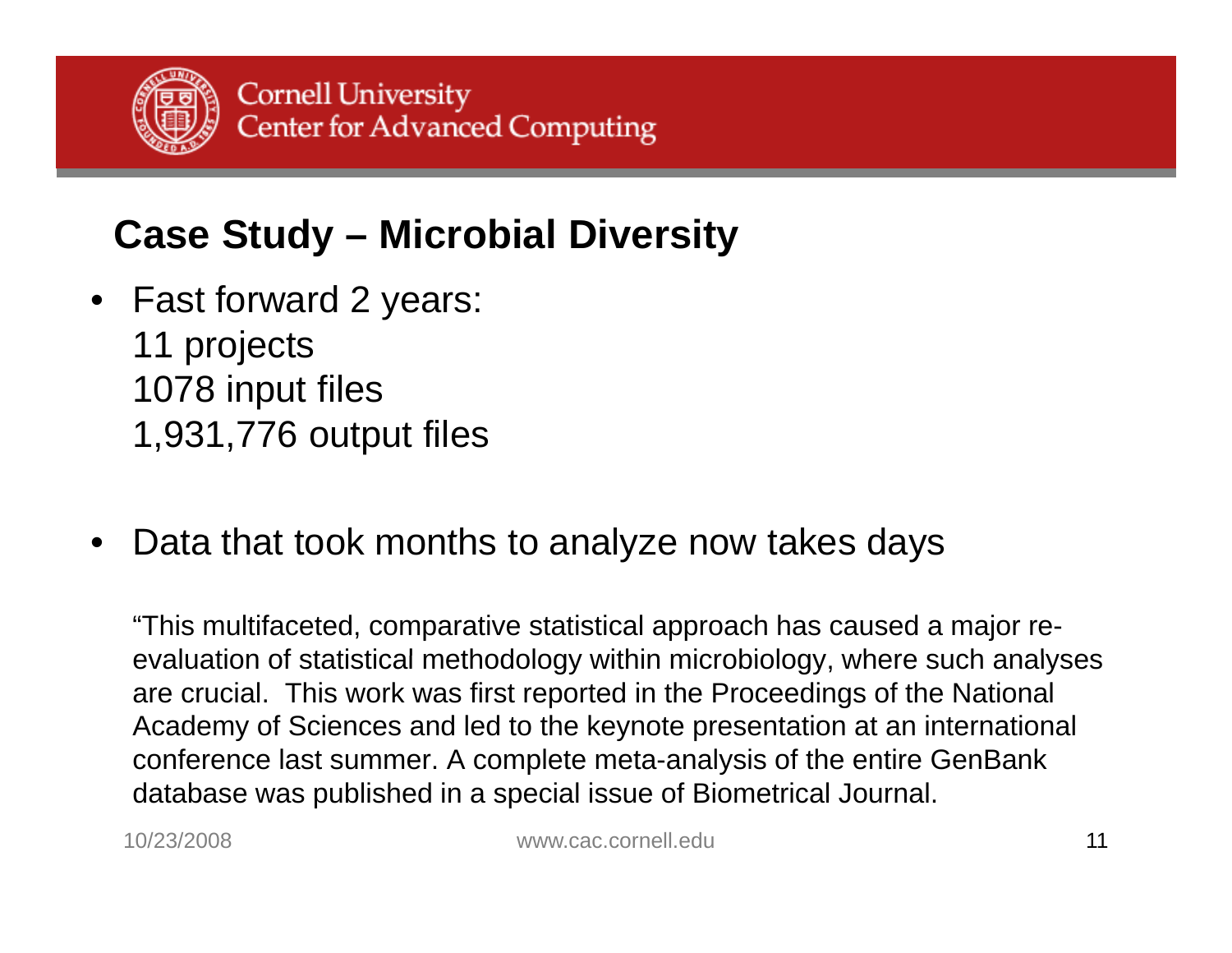

#### **Case Study – Microbial Diversity**